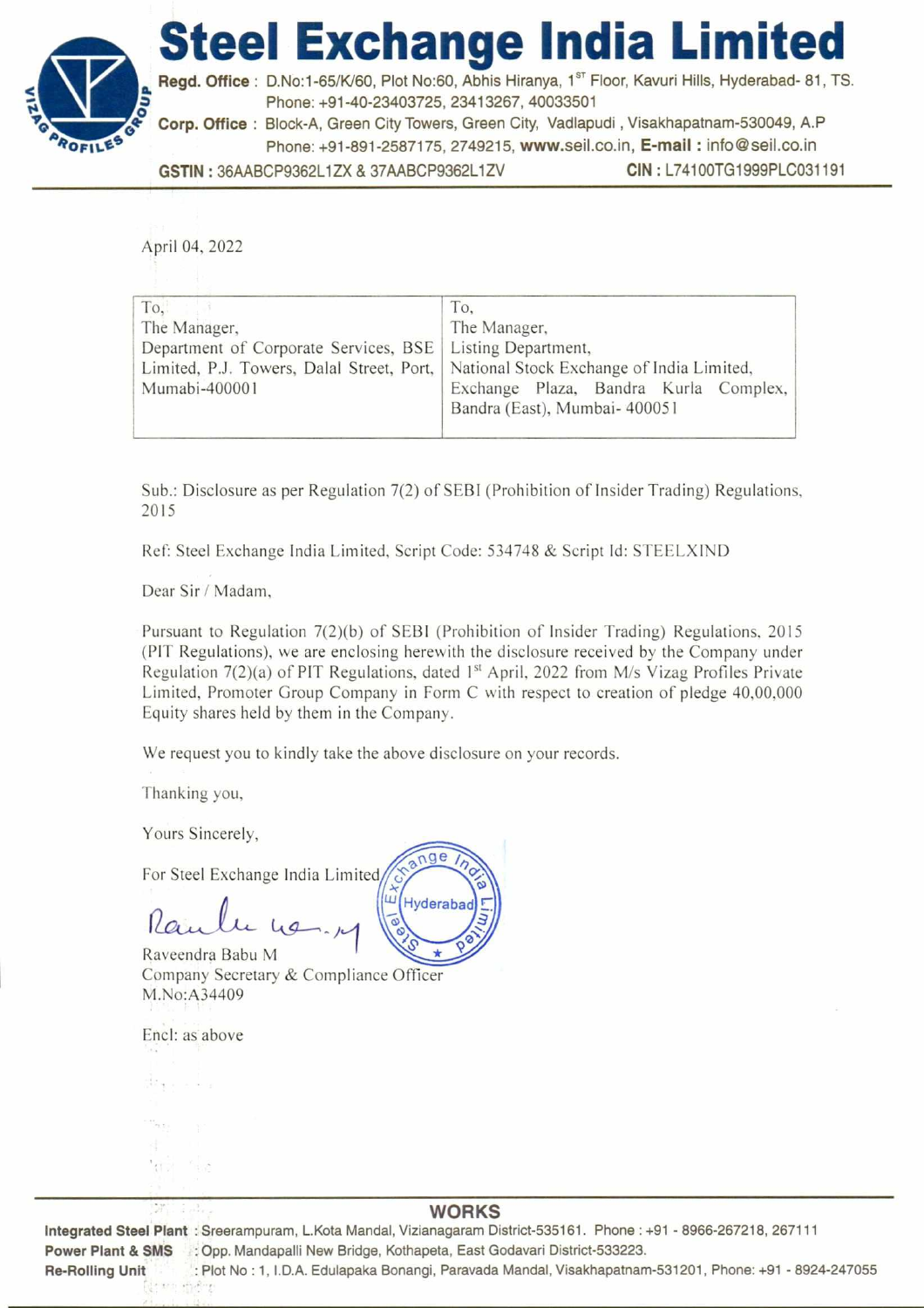

April 01, 2022

| To,<br>The Manager,<br>Department of Corporate<br>Towers, Dalal Street, Port,   India Limited,<br>Mumabi-400001 | To.<br>The Manager,<br>Listing Department,<br>Services, BSE Limited, P.J.   National Stock Exchange of  <br>Bandra<br>Plaza,<br>Exchange<br>Complex,<br>Kurla<br>(East), Mumbai- 400051 | To.<br>The Company Secretary/<br>Compliance officer<br>Steel Exchange India Limited<br>D.NO:1-65/K/60, Plot No:60<br>Abhis Hiranya, 1ST Floor,<br>Bandra   Kavuri Hills, Hyderabad-<br>500081, Telangana. |
|-----------------------------------------------------------------------------------------------------------------|-----------------------------------------------------------------------------------------------------------------------------------------------------------------------------------------|-----------------------------------------------------------------------------------------------------------------------------------------------------------------------------------------------------------|
|-----------------------------------------------------------------------------------------------------------------|-----------------------------------------------------------------------------------------------------------------------------------------------------------------------------------------|-----------------------------------------------------------------------------------------------------------------------------------------------------------------------------------------------------------|

Sub.: Disclosure as per Regulation 7(2) of SEBI (Prohibition of Insider Trading) Regulations, 2015

Ref: Steel Exchange India Limited, Script Code: 534748 & Script Id: STEELXIND

Dear Sir / Madam,

Pursuant to Regulation 7(2)(b) of SEBI (Prohibition of Insider Trading) Regulations, 2015 (PIT Regulations), Please find enclosed disclosure on creation of pledge of 40,00,000 Equity shares with Virtue Financial Services Private Limited on 30.03.2022 held by Vizag Profiles Private Limited, a promoter group company.

We request you to kindly take the above disclosure on your records.

Thanking you,

Yours Sincerely,

For M/s. Vizag Profiles Private Limited

Suresh Bavineni Director DIN: 00181832

Encl: as above

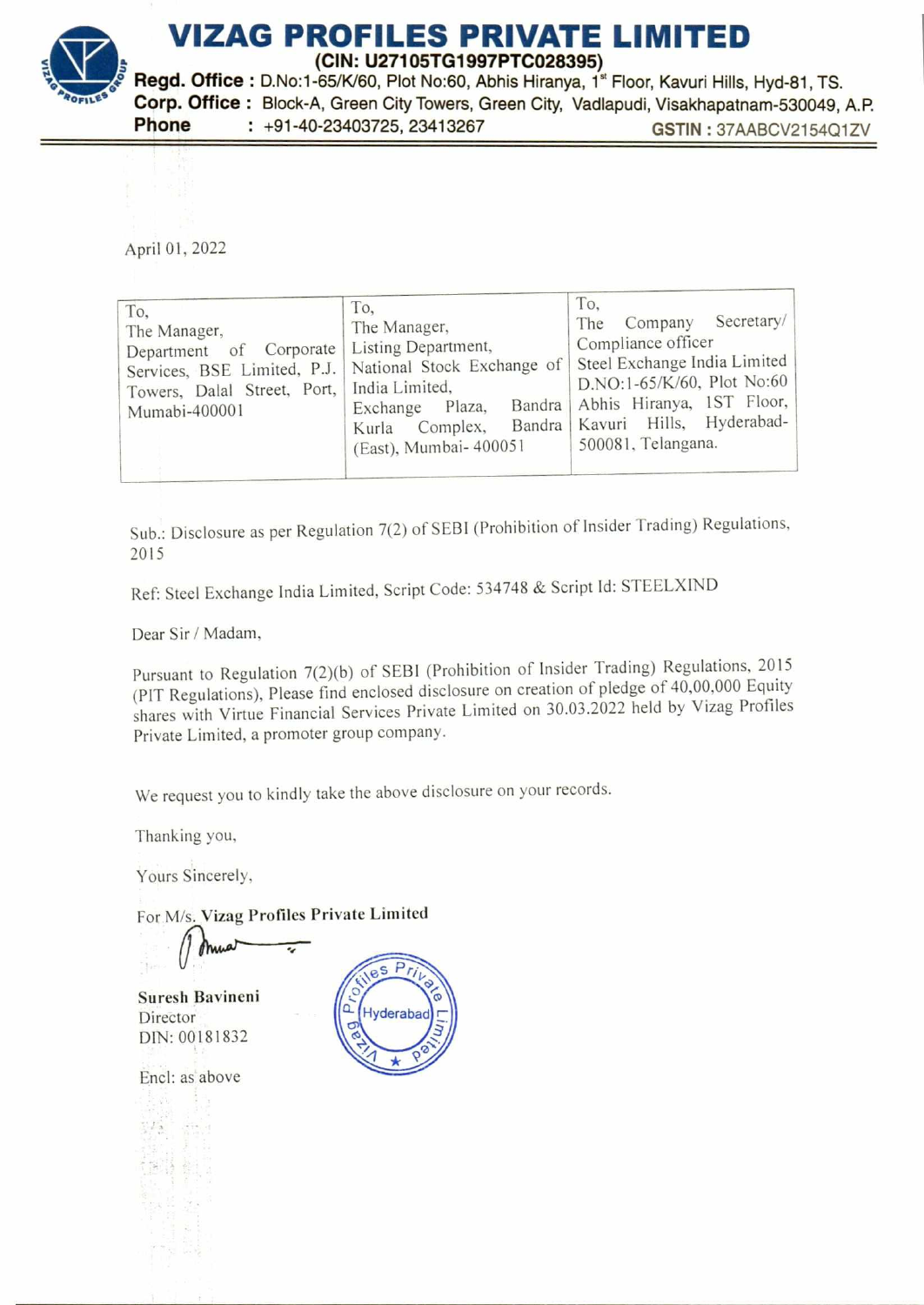**FORM C** 

**Securities and Exchange Board of India (Prohibition of Insider Trading) Regulations, 2015[Regulation 7 (2) read with Regulation 6(2) — Continual Disclosure]** 

Name of the Company: **Steel Exchange India Limited** 

ISIN of the Company: **INE503B01013** 

**Details, of change in holding of Securities of Promoter, Member of the Promoter Group, Designated Person or Director of a listed company and and immediate relatives of such persons and** 

**other such persons as mentioned in Regulation 6(2).** 

| Name, PAN,<br>CIN/DIN, &<br>address with                                                                               | Securities held<br>Category<br>prior to<br>of Person<br>acquisition/ disposal<br>(Promote)<br>r/membe                     |                                                                                |                                     |                                                                                                   |         | Securities acquired/Disposed |                                                          | Securities held<br>post-acquisition/<br>Disposal                                                               |                                     | Date of allotment advice/<br>acquisition of shares/ sale<br>of shares specify |                  | Date of<br>Intimation<br>to company | Mode of<br>acquisition<br>/disposal (on<br>market/publi                                     | Exchange<br>on which<br>the trade<br>was |
|------------------------------------------------------------------------------------------------------------------------|---------------------------------------------------------------------------------------------------------------------------|--------------------------------------------------------------------------------|-------------------------------------|---------------------------------------------------------------------------------------------------|---------|------------------------------|----------------------------------------------------------|----------------------------------------------------------------------------------------------------------------|-------------------------------------|-------------------------------------------------------------------------------|------------------|-------------------------------------|---------------------------------------------------------------------------------------------|------------------------------------------|
| Contact nos.                                                                                                           | r of the<br>promoter security<br>$group/des$ (For eg. -<br>ignated<br>person/<br>Director<br>ate<br>relative<br>to/others | Type of<br>Shares,<br>Warrants,<br>Convertible<br>s/immedi Debentures<br>etc.) | No.<br>and % of<br>share<br>holding | Type of<br>security<br>(For eg. -<br>Shares,<br>Warrants,<br>Convertibl<br>Debenture<br>$setc$ .) | No.     | Value                        | Transacti Type of<br>on type<br>(Buy/<br>Sale<br>/Pledge | security<br>(For eg. $-$<br>Shares,<br>Warrants,<br><b>/Revoke Convertible</b><br>/Invoke) Debentures<br>etc.) | No.<br>and % of<br>share<br>holding | From                                                                          | To               |                                     | c/rights/<br>Preferential<br>offer / off<br>market/<br>Inter-se<br>transfer,<br>ESOPs etc.) | executed                                 |
|                                                                                                                        | etc.)<br>$\overline{2}$                                                                                                   | 3                                                                              | 4                                   | 5                                                                                                 | 6       | $\overline{7}$               | 8                                                        | $\overline{9}$                                                                                                 | 10                                  | 11                                                                            | 12               | 13                                  | 14                                                                                          | 15                                       |
| Vizag Profiles Pvt<br>_td<br>PAN:<br>AABCV2154Q                                                                        | Promoter<br>Group                                                                                                         | Equity<br>Shares                                                               | 8327752<br>(9.45%)                  | Equity<br>Shares                                                                                  | 4000000 | $\ast$<br>941400000          | Pledge                                                   | Equity<br><b>Shares</b>                                                                                        | 8327752<br>(9.45%)                  | **<br>30.03.2022                                                              | **<br>30.03.2022 | 01.04.2022                          | Pledge of<br>equity shares                                                                  | <b>NA</b>                                |
| Add: D.No:1-<br>65/K/60, Plot No:<br>60, Abhis Hiranya,<br>1st Floor, Kavuri<br>Hills, Hyderabad-<br>500081, Telangana |                                                                                                                           |                                                                                |                                     |                                                                                                   |         |                              |                                                          |                                                                                                                |                                     |                                                                               |                  |                                     |                                                                                             |                                          |

\*Value of Equity shares is Rs.235.35, i.e., Closing market price of Steel Exchange India Limited of BSE on 30.03.2022.

\*\* Date of Creation of pledge